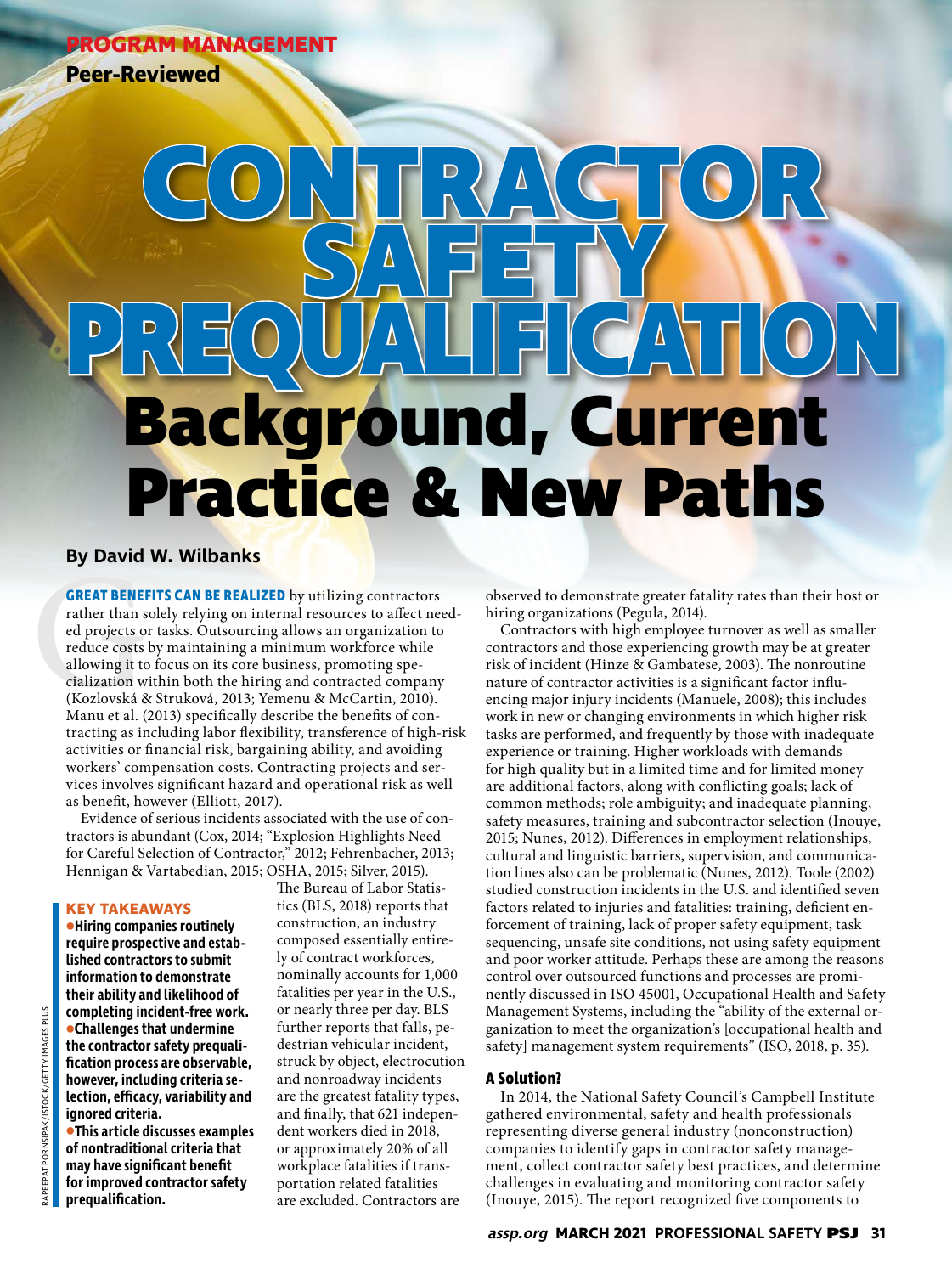the contractor safety life cycle: prequalification; prejob task and risk assessment; contractor training and orientation; monitoring of job; and post evaluation (Figure 1). But prequalification activities have particularly enjoyed increased and widespread devotion in recent years. Prequalification attempts to match contractor and host employer expectations and raise the standard of contractor safety performance over time (Philips & Waitzman, 2013).

The current emphasis given to contractor safety prequalification in the U.S. may trace its roots to OSHA's (1992) process safety management standard, 29 CFR 1910.119 (H)(2)(i). The standard was promulgated following the 1989 Chevron

# **FIGURE 1 FIVE COMPONENTS TO THE CONTRACTOR SAFETY LIFE CYCLE**



**Note. Adapted from "Best Practices in Contractor Management," by J. Inouye, 2015, p. 5, Campbell Institute, National Safety Council.** 

# **FIGURE 2 SELECTING THE OPTIMAL CONTRACTOR**



**tion Management and Economics, 18(5), p. 552.** 

Phillips explosion in Pasadena, TX, in which a contractor had experienced a fatality at that same site within the prior year and was integral to the subsequent disaster sequence (Molinaro, 2004); 23 employees were killed and 314 were injured following the massive release and ignition of a highly flammable gas.

OSHA thereafter commissioned a study to understand the prevalence and trends of contracted work, the motivation for using contract workers, the role of safety in their selection, safety training received by contract workers, the responsibility for contract worker safety oversight, and contract worker injury and illness experience (Kochan et al., 1992). Significant reported findings were that direct-hire employees were older, more educated and experienced, paid higher, and had a stronger command of the English language than contract workers. Forty percent of hiring company respondents did not include safety as part of their contractor selection process. Roughly half of all contract workers did not receive industry-specific or prework off-site training by their employer. Site-specific contractor injury and illness data were not collected by the majority of hiring plant managers. Interestingly, contract employees had a lower incident probability when supervised by the host plant than those supervised by their contractor employer. In short, the report shed considerable light on weaknesses in the contractor supply chain.

Formalized contractor safety prequalification in the U.S. therein was born, certainly so for process industries because employers with affected processes were thereafter required to obtain and evaluate information regarding safety performance and programs when selecting a contractor (OSHA, 1992). This has transpired more recently beyond process industries (Inouye, 2015; ISN, 2014; Philips & Waitzman, 2013). Indeed, publicly traded companies are now found to utilize contractor prequalification as evidence to assure stockholders (Burroughs, 2015). For example, the Edison Electric Institute has developed its industry-wide contractor safety program for contractors that build and maintain electric generation, transmission and distribution facilities; its goal is to develop a comprehensive, nationwide database for utilities to make better contractor safety decisions (Cauchon, 2014). ConstructSecure has been introduced in the construction industry as a balanced scorecard combining safety performance metrics to allow general contractor project managers to evaluate bidding companies before work is awarded (Sparer et al., 2013). Models for contractor prequalification are also found abroad. In the 1990s, the Dutch petrochemical industry introduced VCA (Nunes, 2012); translated, the acronym stands for a safety, health and environmental qualification system. It relies on detailed questionnaires to assess prospective contractors' OSH working practices. Successful contractors are issued a certificate and thus are provided entry to perform high-risk work (e.g., construction, maintenance, industrial cleaning). Unsuccessful contractors are excluded.

#### Expected Benefits

ANSI/ASSP Z10.0-2019 states, "it is known that organizations with prequalification programs tend to see better OSH performance from contracted organizations" (p. 47). Supporting are Abbaspour et al. (2012), who recognize the particular importance of understanding the compatibility between a company's safety, health and environmental management systems with that of its contractors and their subcontractors. They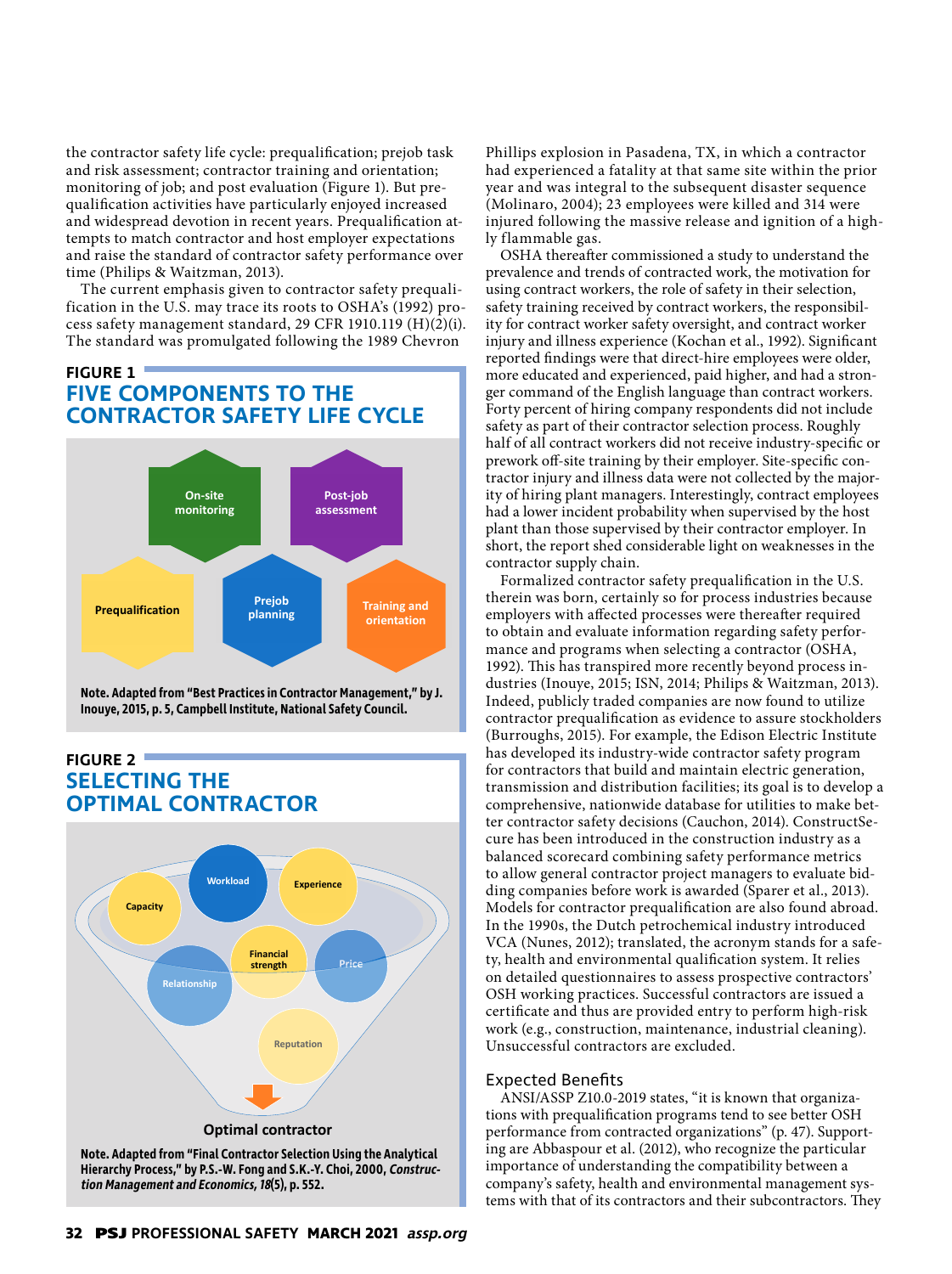

developed an extensive assessment system based on Shewhart's ideas on quality (i.e., plan, do, check, act; Sliwa & Wilcox, 2008). The operative theory is that hiring companies, via prequalification, are positioned to positively influence contractor safety and health performance by doing so upstream of the contractor's work being awarded or begun since contractors are likely to react to owners who apply nonprice criteria (Waara & Brochner, 2006). Many believe that selecting a contractor with a history of good safety performance provides assurance of future safety performance; selecting a contractor with poor safety performance portends the opposite (Kozlovská & Struková, 2013). Echoing are Yemenu and McCartin (2010), who consider contractor prequalification to be a fundamental aspect of "actively managing" contractors (i.e., a process they conclude produces lower contractor incident rates than reported by their peers). Moreover, improvement to loss rates may be promoted since hiring companies have the ability to establish baselines from which the progress toward lower rates may be monitored year after year (ISN, 2014).

#### **Not So Fast**

If it is accepted that there are significant benefits to contractor safety prequalification, it also must be accepted that there are significant challenges to doing it well. Variables potentially adversely influencing the acceptance or rejection of contractors include selection criteria, efficacy, evaluation variability and ignored (nonsafety) criteria.

#### Criteria

FSTOP123/E+/GETTY IMAGES

ANSI/ASSP's Z10.0-2019, for example, encourages a vetting process for contractors and service providers to examine numerous OSH factors, including injury and loss experience and programs to control risk (p. 47). The wide use of those specific metrics was confirmed by the Campbell Institute (Inouye, 2015) and others (Abu Nemeh, 2012; Hatush & Skitmore, 1997a). The most commonly encountered safety criteria during an extensive literature review were contractor injury history, contractor employee training, liability and regulatory history, and written safety programs (Wilbanks, 2017).

Philips and Waltzman (2013) produced an extensive summary and critique of contractor safety prequalification practices and recognized the disparity in selection criteria employed by individual operating units, cross-company criteria and also criteria facilitated by third-party evaluation companies. They conclude that imposing criteria "separates the wheat from the chaff," but they do not specify which criteria is best. They acknowledge subjective criterion such as a contractor's safety culture as an important indicator of future per-È formance but admit such data can be costly and challenging  $\frac{\mathbb{B}}{\mathbb{S}}$  to collect and evaluate. Thus, there is a tradeoff between the subjective and the more readily measured objective criteria.  $p123$ /E Problematic to overreliance on objective criteria, say Philips  $\frac{5}{4}$  and Waltzman (2013), is that it "tries to be such that all can

# If it is accepted that there are significant benefits to contractor safety prequalification, it also must be accepted that there are significant challenges to doing it well.

agree whether the criterion was met or not. But the narrowness of objectivity can possibly mean that the criterion is not measuring what the system hopes it is measuring" (pp. 25-26). The principal risk is that binary "yes" or "no" criteria, while logical and efficient, might allow a good contractor to be disqualified (Ali, 2005; Holt, 1998) and, reciprocally, a bad contractor to be qualified. A better understanding of a contractor's strength of relationships, communication, integrity, fairness, professionalism, creativity and innovation would provide a more humane prequalification system, perhaps more capable of separating the wheat from the chaff (Baroudi & Metcalfe, 2011).

Singh and Tiong (2006) argue that contractors do not believe it is appropriate to generalize decision criteria to all projects. But Hatush and Skitmore (1997a) conclude that development of a standardized criteria for contractor selection is achievable, and with it a quantified selection framework for "accurate, reliable and efficient decision making" (i.e., efficacy; p. 37). Which conclusion is correct?

When determining selection criteria, whether generically prescribed or project specific, Janicak (2010) provides helpful questions worth asking:

- •Is the data readily available?
- •How accurate is the data?
- •Is the data easily understandable?
- •Is the data a true measure of the indicator or could there be biases?
	- •Could there be reliability issues with the data? (p. 30).

#### **Efficacy**

Yemenu and McCartin (2010) found that prequalification efficacy is important simply because of the administrative burden imposed on both the hiring organization and the prospective contractor. Administrative processes are required, personnel must devote time to attending them, and duplicative and inconsistent efforts can create delay and inaccurate evaluations. The authors believe that this problem is magnified by the lack of standardization of selection criteria across all hiring companies and industries, yielding that contractors must conform to a myriad of hiring client demands. The range of qualification criteria can be merely the verification of insurance to integrated audits with complex grading systems (Baghdassarian, 1999; Jennings & Holt, 1998). When examined, the demand by hiring companies for numerous written programs and self-reported loss rates from established or prospective contractors greatly fail basic validity and reliability tests requisite for scientific inquiry (Wilbanks, 2018; 2019).

### Evaluation Variability

Mahdi et al. (2002) found that selection methods are often dependent on the skill, experience and knowledge of the individuals evaluating contractors. Time pressures to complete the prequalification procedure may further result in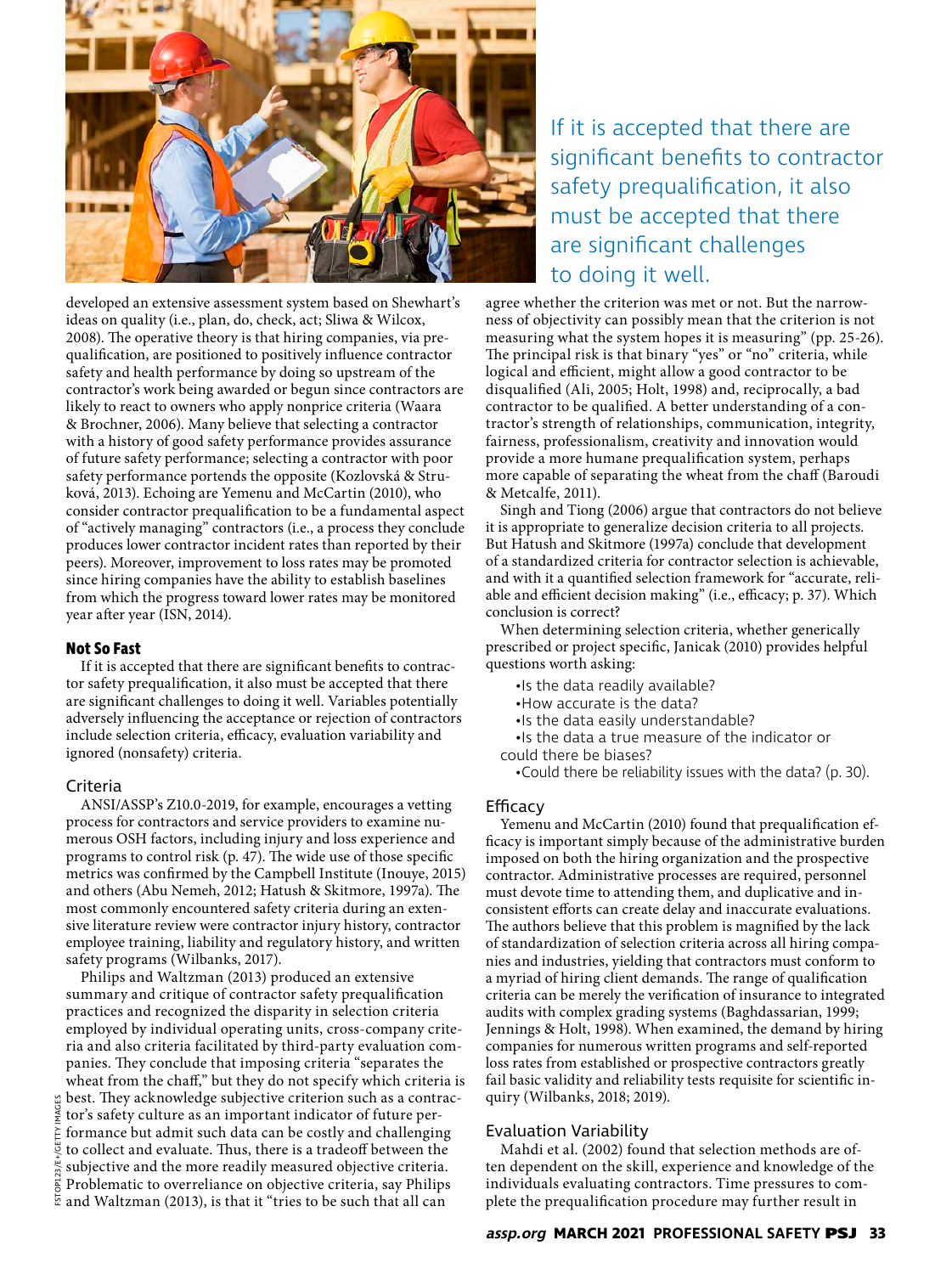incomplete and inaccurate conclusions when there is a lack of information and shortcomings in the assessor's competence (El-Sawalhi et al., 2007). This means consistency naturally varies due to subjective judgments derived from one evaluator to the next, and it is a worry, along with fairness, voiced by some contractors (Baroudi & Metcalfe, 2011; National Academies of Sciences, Engineering and Medicine, 2009). This worry is possibly less problematic when objective data are compared to stringently obeyed specified limits (e.g., requiring prospective contractors to achieve a days away, restricted or transferred rate of less than 2.0 using a 100-worker rate basis). But given a hypothetical example of a submitted incident rate of 2.01, is it reasonable to ask whether the contractor should be given the benefit of the doubt or strictly held to the agreed standard without further consideration? Individual factors of evaluator knowledge, skill and experience are thereby magnified.

Given the preceding, more problematic may be intra-evaluator judgments about the adequacy of nonquantified data, for example, contractor policy and written compliance programs in which a wide variety of format, content and requirements, relevance, and their current review and update may be found. El-Sawalhi et al. (2007) might describe this as "noisy and uncertain data."

#### Ignored Criteria

Nonsafety criteria is frequently applied for the selection of primary or general contractors in large projects (Figure 2, p. 32) but is infrequently applied for contractor safety prequalification, whether facilitated by third-party vendors or hiring organizations (Fong & Choi, 2000).

Hinze and Gambatese (2003) studied the impact of employee attrition within construction industry specialty contractors and conclude that higher turnover rates are associated with higher injury rates, a factor not commonly encountered in contractor safety prequalification schemes. Others are management ability, adaptability and coordination, and current resources and workloads (Mahdi et al., 2002). Nunes (2012) recognizes cooperation and long-term relationships as important factors for promoting OSH. Jennings and Holt (1998) evaluated construction contractor perceptions of selection criteria and found that prior relationships were rated as one of the top five important factors, beaten only by price, experience, reputation and financial standing. Other factors not found in general industry contractor safety prequalification are planning, depth of experience, external certifications, people, quality and technical expertise (Doloi, 2009; Egwunatum et al., 2012; Hatush & Skitmore, 1997a; Singh & Tiong, 2006; Waara & Brochner, 2006; Xinyu & Hinze, 2006).

#### **Expanded Criteria**

The criteria additionally recommended for OSH professionals' contractor prequalification consideration are capacity, experience, financial stability and reputation. Each are summarized as possibilities for improving contractor safety prequalification utility, that is, selecting safer contractors.

#### Capacity

Capacity is the current position of the contractor to perform the proposed project and broadly includes management ability, adaptability and coordination, and current resources and workloads (Mahdi et al., 2002). Capacity can be overlooked in preference to financial qualifications, given the incorrect

assumption that capacity rises and falls proportionately with workload (Palaneeswaran & Kumaraswamy, 1999). Bakheet (1995) provides a general context for the term's common usage through alliteration: machines, manpower, materials, money and management. A more extensive delineation can be incorporated into a rating scheme resulting in conclusions of capacity risk (Figure 3). Lack of labor availability, equipment, construction materials, key technical resources and experienced personnel increase project risk.

Perhaps one of the starkest examples of increased risk from inadequate capacity can be found in the May 11, 1996, crash of ValuJet flight 592 in the Florida Everglades, which resulted in the loss of life of 110 passengers and crew. Matthews and Kauzlarich (2000) say that ValuJet was a rapidly growing start-up airline, operating just two planes initially and securing a total of 50 aircraft within its first 31 months of operation; the crash happened in the airline's fourth year of existence. The company's motto was "lean and mean" and it relied heavily on outsourcing. Central to the crash was the company's maintenance contractor, SabreTech, which was found to be directly culpable. Multiple shortcomings were identified by the Federal Aviation Administration in Valu-Jet's contractor monitoring, with specific concerns about SabreTech, including inadequate tools and materials for the work assigned to it by ValuJet as well as the unavailability of adequate repair manuals (Major, 1996; "Sabretech shuts down airline repair shop," 1997). Performance pressure and contract penalties imposed by ValuJet on SabreTech may have indirectly contributed to SabreTech's falsification of records (Matthews & Kauzlarich, 2000). It is clear that both companies lacked adequate capacity for the achievement of their respective objectives.

A less dramatic but equally compelling example of the relationship between capacity and incidents is offered by Elenge et al. (2013). They empirically found high levels of incidents exacted upon artisanal mining workers in the Congo. More than 72% of the 180 workers surveyed had incurred a workplace incident in the prior 12 months; 60% had experienced more than two incidents in the same period. The unsuitability of tools was found to be one of the major causes of incident, as was lack of experience and the absence of an adequate apprenticeship program or effective training generally. Each are examples of inadequate capacity.

Contractor safety prequalification schemes are not found to include evaluations of capacity. Note that the average number of full-time workers per establishment in the U.S. over a recent 18-year period was approximately 16, and the average size of a firm (that could contain multiple establishments) was approximately 22 workers, and smaller contractors and those experiencing growth may be at greater risk of incident (Choi & Spletzer, 2012; Hinze & Gambatese, 2003). The study of capacity in the context of contractor safety prequalification appears to be a rational factor to consider.

#### Experience

Mahdi et al. (2002) included contractor experience as one factor when proposing a multiple-criteria decision support system as a method for selecting risk optimal construction contractors. Mahdi describes experience as including such things as:

- •number of years working on similar projects,
- •total work volume on similar projects,
- •average work volume on similar projects,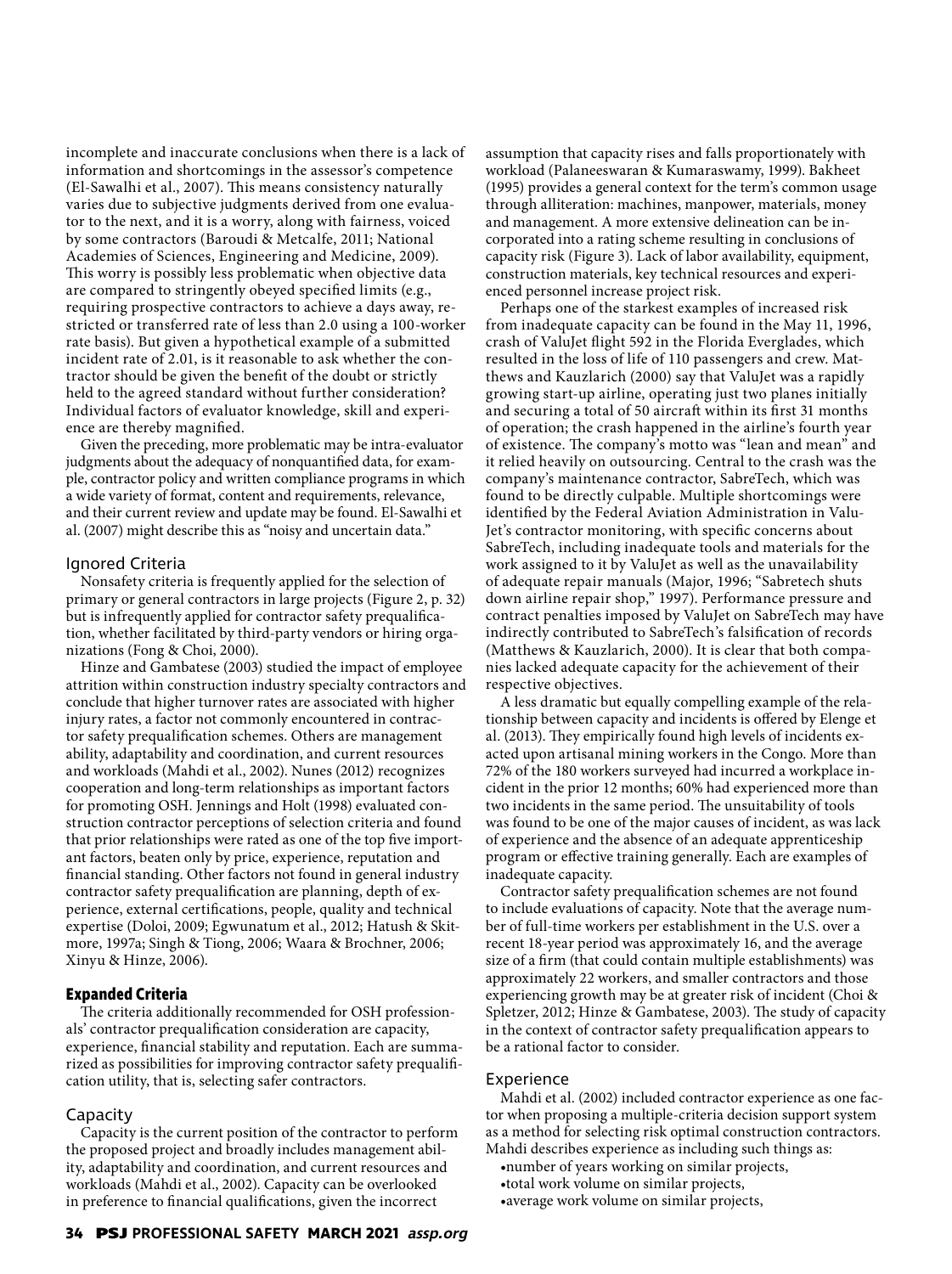•working in similar geographical conditions, and

•working in similar weather conditions in similar projects. Doloi (2009) further includes retention of key (experienced) personnel and conducted a study that ultimately identified seven selection factors with subattributes using factor analysis for use in contractor prequalification for construction projects. Four of those factors included experience-related subattributes: technical expertise, successful past projects, knowledge of regulations, overall and similar work experience, and time in the business. A regression analysis of each subattribute was conducted using the seven identified factors versus the dependent variables of time, cost and quality—requirements subsequently recognized by Alzahrani and Emsley (2013) as the "iron triangle" of contractor performance. Figure 4 illustrates the significant correlations discovered. Experience-related characteristics are highlighted in bold.

However defined, contractor experience is inextricably linked to the likelihood of a contractor performing on time, to budget and to the quality required. Doloi's (2009) conclusions are broadly supported by prior and subsequent research as well, demonstrating the criticality of experience as a significant prequalification factor (Ebrahimi et al., 2016; Egwunatum et al., 2012; Hatush & Skitmore, 1997b; Jennings & Holt, 1998; Watt et al., 2010). However, contractor experience is not found to be routinely tested within general industry safety prequalification schemes, whether internally facilitated or by a third-party service. This is ironic because the relationship between worker experience, a microview of organization experience and incident frequency has been convincingly demonstrated in numerous environments (Fabiano et al., 2008, 2010; Hintikka, 2011; Takeuchi, 2011), making clear that contractor experience is highly correlated with the ability to safely complete contracted work.

#### Financial Stability

Contractor financial stability may be the most basic test of whether contractors can do what is promised by them, hence its centerpiece prominence in general contractor prequalification systems (Abu Nemeh, 2012; Cheng & Heng, 2004; Doloi, 2009; Ebrahimi et al., 2016; Hatush & Skitmore, 1997a, 1997b; Mahdi et al., 2002; National Academies of Sciences, Engineering and Medicine, 2009). Bakheet (1995) recognizes financial stability (or capital) as one of the four C's relied upon by underwriters when assessing contractor bond applicants (i.e., character, capital, capacity, continuity) and provides a template for assessing contractor financial stability that includes quantitative and qualitative financial measures.

Singh and Tiong (2006) studied 48 contractor selection factors in the Singapore construction sector and produced priority rankings for likelihood of successful project completion. Current financial commitments and liquidity were ranked third and eighth respectively. Contractors themselves have placed similar importance of financial stability for winning work (Jennings & Holt, 1998). The term "financial stability" is broadly interpreted to include subfactors such as financial longevity; ability to meet short- and long-term debt; credit level and payment history to suppliers and contractors; financial statement quality; and liquidity, operations and leverage ratios (Mahdi et al., 2002). It is posited that such factors may be inferential to a contractor's safety capabilities.

Truit (2012) advises contractor financial stability should be considered for safety and health reasons, as cash-starved contractors or those having a high debt-to-equity ratio may not be able to invest in the desired programs, training and equipment. Generally supporting this hypothesis are Hatush and Skitmore (1997a), who recognized the importance of financial stability as inferential to understanding whether the prospective contractor has the minimum resources required to meet contract demands: credit status, bank status, bond status and published account reports. Specifically reinforcing this premise are Dionne et al. (1997), who conducted a detailed study of the financial stability of airlines and their management's decisions. A database was compiled including a large number of incidents, carriers and financial structures coupled with maintenance and safety investment histories.

# **FIGURE 3 CONTRACTOR CAPACITY**



**Note. Adapted from "Contractors' Risk Assessment System," by M.T. Bakheet, 1995, Georgia Institute of Technology, Table 16, p. 157, Pro-Quest Dissertations and Theses Global.**

# **FIGURE 4 IRON TRIANGLE & IMPORTANCE OF EXPERIENCE**

**The "iron triangle" of contractor performance: time, cost and quality (Alzahrani & Emsley, 2013). Experience-related characteristics are highlighted in bold.**



**Note. Adapted from "Analysis of Prequalification Criteria in Contractor Selection and Their Impacts on Project Success," by H. Doloi, 2009, Construction Management and Economics, 27(12), Table 7, p. 1258.**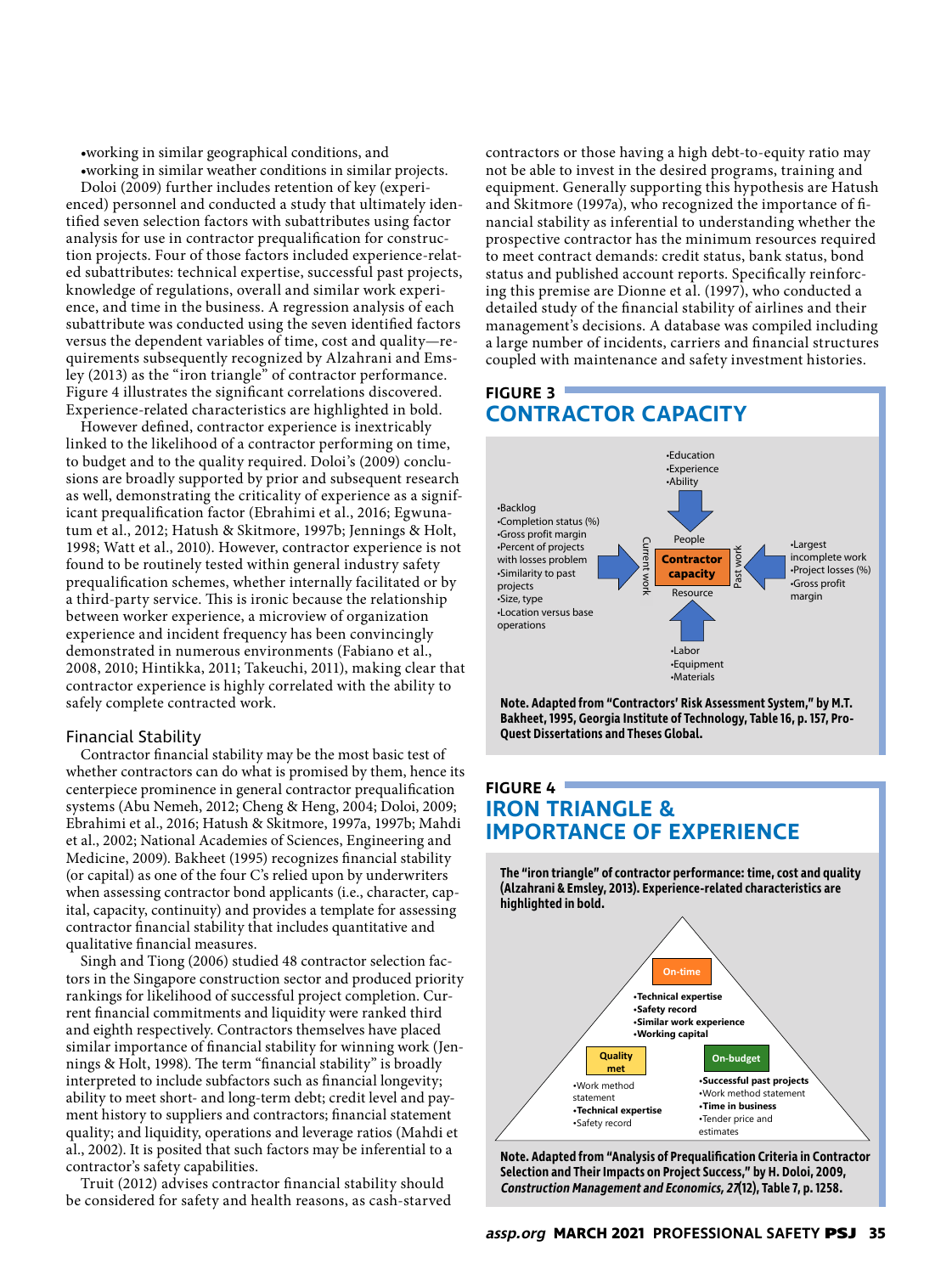Poisson models of incidents were estimated and evaluated using dispersion tests. Debt-to-equity ratio and maintenance investment were shown to have statistically significant effects on incident frequency. Importantly, negative debt-to-equity financial condition affected manager decision-making negatively, whereas its opposite affected decision-making positively. Financial realities can affect safety choices and, thus, create moral hazards. Wang et al. (2013) found an inverse relationship between greater safety investment and decreased likelihood of incident [i.e., "airlines can increase their level of safety by spending more on maintenance and training" (p. 31)]. The ability to invest in safety, intuitively, is dependent upon cash availability.

Pilateris and McCabe (2003) admit that challenging to the

hiring organization is that contractors are most often privately held companies and are not subject to the accounting and reporting practices of publicly held entities. This prompted the authors to develop and test their contractor financial evaluation model. Data envelopment analysis was used to produce efficiency scores yielding financial benchmarks that contractors could pursue and also be compared against. Reductions to the contractors' efficiency score were correlated to increasing accounts receivable and payables, debt to equity, fixed assets to equity, gross profits to sales, administrative expenses, and also to decreasing

net income versus sales and equity. Their work demonstrates that it is possible to rank the financial stability of privately held contractor firms versus their peers. This coupled with the posited relationship between financial stability and a contractor's safety investment ability provides ample basis to promote financial stability as a basic contractor safety selection factor worthy of study.

#### Reputation

Reputation is a factor commonly incorporated into the selection of large project primary or general construction contractors, an industry that persistently experiences high injury and illness rates (Jennings & Holt, 1998; Kozlovská & Struková, 2013; Rajendran, 2013). Lewis (2001) describes reputation as an asset allowing companies to charge a premium (or not) for their products and services [i.e., a positive reputation provides competitive advantage and, thus, is an asset of "immense value" (p. 31)]. The author further describes the complexity of how reputations are earned as a "fermenting mix of behavior, communication and expectation" (p. 31). But reputation for primary contractors undertaking large projects is an important prequalification factor moreover because failure of the contractor to perform generally can lead to excessive losses, project delays and unacceptable quality (Movahedian Attar et al., 2013). Thus, reputation connotes more than a safety risk, but more broadly a prospective contractor's likelihood of completing the iron triangle (i.e., on time, under budget and to specifications; Alzahrani & Emsley, 2013). This is evidenced, for example, by Jennings and Holt (1998), who solicited regional, national and international contractors' perceived level of importance of 15 selection factors and found that reputation was considered the third most important

The product of contractor safety prequalification, at its essence, is discerning which, among all possible choices, provides the greatest confidence that the project will be completed successfully.

(0.75); only price (0.89) and experience (0.77) were thought to be more important.

Singh and Tiong (2006) studied past contractor performance along with other factors and identified subcategories, all of which were inferential to reputation: relationship with subcontractors, suppliers, regulating authorities, and past project owners; correcting faulty work; completion on schedule; quality; and others. Reputation, therefore, is a measure of success. Doloi (2009) opines that it is too often subjectively assessed by hiring organizations. This is consistent with the Campbell Institute's observation among surveyed companies regarding their contractor safety prequalification practices [i.e., there is a lack of post job completion contractor evaluation that logically would test reputation or past performance

> (Inouye, 2015)]. Perhaps this reveals a gap for safety practitioners to more fully explore when qualifying contractors. As noted by Yemenu and McCartin (2010), "Companies need to have full visibility to how hired contractors have performed in the past and are performing at present," a challenging but not impossible undertaking. The following factors are illustrative of readily available data that would be highly inferential to measuring contractor safety reputation:

•adherence to defined safety practices

•use of safety equipment (PPE, ladders, etc.)

•reporting of workplace hazards, unsafe acts, conditions and equipment

•offering suggestions or solutions to safety problems or concerns

•planning of work to include checking safety of equipment and procedures before starting work

•immediately reporting of illness or injury potentially arising from the job

•providing support to safety programs

•providing workplace job, task, equipment, tool or position hazard assessments for annual review by employees on hazards unique to their job assignments

•providing orientation to new employees on safety requirements before beginning work (combination of formal training, online and on-the-job training)

•clearly informing employees of unsafe conditions and safety hazards

•consistently and effectively enforcing the safety program, including disciplinary actions (required by Cal/ OSHA) for employees who violate safety requirements

•ensuring by observation that employees have work experience before they are allowed to perform hazardous operations on their own

•ensuring rapid correction of identified safety hazards through adoption of interim solutions and permanent corrections

•providing early return-to-work opportunities and ensuring compliance with medical limitations (UCDavis Safety Services, 2020, para 2-3)

Periodic evaluation of select performance criteria is recommended. Numeric weightings could be applied to provide quantifiable performance comparisons.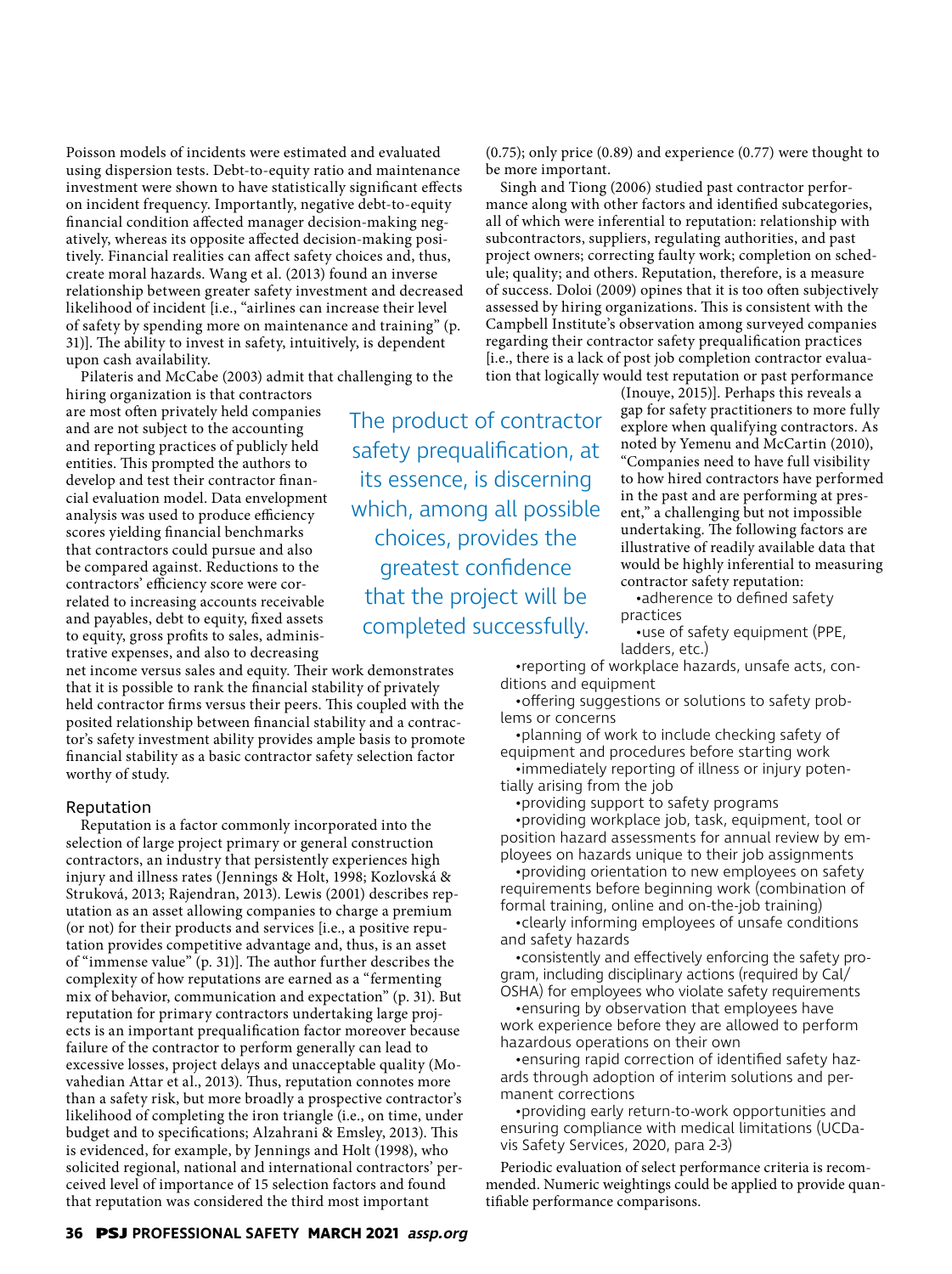The product of contractor safety prequalification, at its essence, is discerning which, among all possible choices, provides the greatest confidence that the project will be completed successfully (Movahedian Attar et al., 2013). In the context of contractor safety prequalification, success is the absence of incident and undue attention from regulators, and the question of contractor reputation is not fully resolved by a review of submitted losses or written programs (Burroughs, 2015). Ancient advice stresses that one should "walk with the wise and become wise, for a companion of fools suffers harm" (Biblica, 2011). Assessing contractor reputation as part of a comprehensive safety selection criteria may be an important avenue for hiring organizations to walk with the wise.

#### **Conclusion**

Four measures have been introduced that are not commonly incorporated into contractor safety prequalification processes for service, maintenance and repair contractors, but they could be. OSH professionals are encouraged to look past the current paradigm of written safety programs and self-reported loss rates, the utility of which has been discounted (Wilbanks, 2017, 2018, 2019). Prequalification is an important component of an overall contractor safety process. Yet the methods currently employed are found wanting when significant improvement is possible. Admittedly, contractor capacity, experience, financial strength and reputation are not traditionally within the OSH professional's area of expertise or perhaps even interest. It is hoped that the discussion herein proves, however, that there are legitimate areas of nontraditional inquiry that are underutilized and strongly inferential to better contractor selection choices. **PSJ**

#### **References**

Abbaspour, M., Toutounchian, S., Roayaei, E. & Nassiri, P. (2012). A strategic management model for evaluation of health, safety and environmental performance. *Environmental Monitoring and Assessment, 184*, 2981-2991. https://doi.org/10.1007/s10661-011-2165-9

Abu Nemeh, M.H.A. (2012). *Multicriteria decision-making model for the selection of a construction contractor in Saudi Arabia* (Publication No. 1533652) [Master's thesis, King Fahd University of Petroleum and Minerals]. ProQuest Dissertations and Theses Global.

Ali, M.F. (2005). *Efficacy of contractor prequalification models* (Publication No. 1429494) [Master's thesis, King Fahd University of Petroleum and Minerals]. ProQuest Dissertations and Theses Global.

Alzahrani, J.I. & Emsley, M.W. (2013). The impact of contractors' attributes on construction project success: A post construction evaluation. *International Journal of Project Management, 31*(2), 313-322. https://doi .org/10.1016/j.ijproman.2012.06.006

ANSI/ASSP. (2019). Occupational health and safety management systems (ANSI/ASSP Z10.0-2019).

Baghdassarian, G.G. (1999). *Prequalification of subcontractors for power plant construction projects* (Publication No. 1396894) [Master's thesis, California State University]. ProQuest Dissertations and Theses Global.

Bakheet, M.T. (1995). *Contractors' risk assessment system* (Publication No. 9614081) [Doctoral thesis, Georgia Institute of Technology]. Pro-Quest Dissertations and Theses Global.

Baroudi, M.B. & Metcalfe, M. (2011). A human perspective of contractor prequalification. *Australasian Journal of Construction Economics and Building, 11*(2), 60. https://doi.org/10.5130/AJCEB.v11i2.2106

Biblica. (2011). Proverbs 13:20. www.biblegateway.com/passage/ ?search=Proverbs%2013:20

Bureau of Labor Statistics (BLS). (2018). 2018 census of fatal occupational injuries (CFOI)—Current and revised data. www.bls.gov/iif/ oshcfoi1.htm#2018

Burroughs, A. (2015). Contractors and vendors face greater scrutiny through prequalification. Smart Business. www.sbnonline.com/article/ contractors-and-vendors-face-greater-scrutiny-through-prequalification

Cauchon, D. (2014). Safety in numbers. *Electric Perspectives, 39*(4), 32-41.

Cheng, E.W.L. & Heng, L. (2004). Contractor selection using the analytic network process. *Construction Management and Economics, 22*(10), 1021-1032. https://doi.org/10.1080/0144619042000202852

Choi, E.J. & Spletzer, J.R. (2012). The declining average size of establishments: Evidence and explanations. *Monthly Labor Review, 135*(3), 50.

Cox, J. (2014, Sept. 8). Investigators fault PG&E's contractor selection for Bakersfield demolition fatality. *Bakersfield Californian*. www.bakers field.com/news/investigators-fault-pg-es-contractor-selection-for-bak ersfield-demolition-fatality/article\_35055a6a-4fde-5bb1-a74f-0ac9156 cb679.html

Dionne, G., Gagné, R., Gagnon, F. & Vanasse, C. (1997). Debt, moral hazard and airline safety: An empirical evidence. *Journal of Econometrics, 79*(2), 379-402. https://doi.org/10.1016/S0304-4076(97)82989-2

Doloi, H. (2009). Analysis of prequalification criteria in contractor selection and their impacts on project success. *Construction Management and Economics, 27*(12), 1245-1263. https://doi.org/10.1080/01446190903394541

Ebrahimi, A., Alimohammadlou, M. & Mohammadi, S. (2016). Identification and prioritization of effective factors in assessment and ranking of contractors using fuzzy multicriteria techniques. *Decision Science Letters, 5*(1), 95-108. https://doi.org/10.5267/j.dsl.2015.8.001

Egwunatum, S.I., Benjamin, A.M.A. & Daniel, O.O. (2012). Responding to contractors selection problems in construction projects with prequalification model. *International Journal of Academic Research, 4*(1), 188-193.

Elenge, M., Leveque, A. & De Brouwer, C. (2013). Occupational accidents in artisanal mining in Katanga, D.R.C. *International Journal of Occupational Medicine and Environmental Health, 26*(2), 265-274. https://doi.org/10.2478/s13382-013-0096-0

Elliott, M.W. (Ed.). (2017). *Risk assessment and treatment* (2nd ed.). The Institutes.

El-Sawalhi, N., Eaton, D. & Rustom, R. (2007). Contractor prequalification model: State-of-the-art. *International Journal of Project Management, 25*(5), 465-474. https://doi.org/10.1016/j.ijproman.2006.11.011

Explosion highlights need for careful selection of contractor. (2012). *Loss Prevention Bulletin,* (223), 23-22.

Fabiano, B., Currò, F., Reverberi, A.P. & Pastorino, R. (2008). A statistical study on temporary work and occupational accidents: Specific risk factors and risk management strategies. *Safety Science, 46*(3), 535-544. https://doi.org/10.1016/j.ssci.2007.05.004

Fabiano, B., Currò, F., Reverberi, A.P. & Pastorino, R. (2010). Port safety and the container revolution: A statistical study on human factor and occupational accidents over the long period. *Safety Science, 48*(8), 980-990. https://doi.org/10.1016/j.ssci.2009.08.007

Fehrenbacher, L. (2013, August 30). Woodburn contractor fined \$52,500 for fall safety negligence. *Daily Journal of Commerce*. https:// djcoregon.com/news/2013/08/30/woodburn-contractor-fined-52500-for -fall-safety-negligence

Fong, P.S.-W. & Choi, S.K.-Y. (2000). Final contractor selection using the analytical hierarchy process. *Construction Management and Economics, 18*(5), 547-557. https://doi.org/10.1080/014461900407356

Hatush, Z. & Skitmore, M. (1997a). Criteria for contractor selection. *Construction Management and Economics, 15*(1), 19-38. https://doi.org/ 10.1080/014461997373088

Hatush, Z. & Skitmore, M. (1997b). Evaluating contractor prequalification data: Selection criteria and project success factors. *Construction Management and Economics, 15*(2), 129-147. https://doi.org/10.1080/014 46199700000002

Hintikka, N. (2011). Accidents at work during temporary agency work in Finland—Comparisons between certain major industries and other industries. *Safety Science, 49*(3), 473-483. https://doi.org/10.1016/j.ssci.20 10.11.004

Hinze, J. & Gambatese, J. (2003). Factors that influence safety performance of specialty contractors. *Journal of Construction Engineering and Management, 129*(2), 159. https://doi.org/10.1061/(ASCE)0733-9364 (2003)129:2(159)